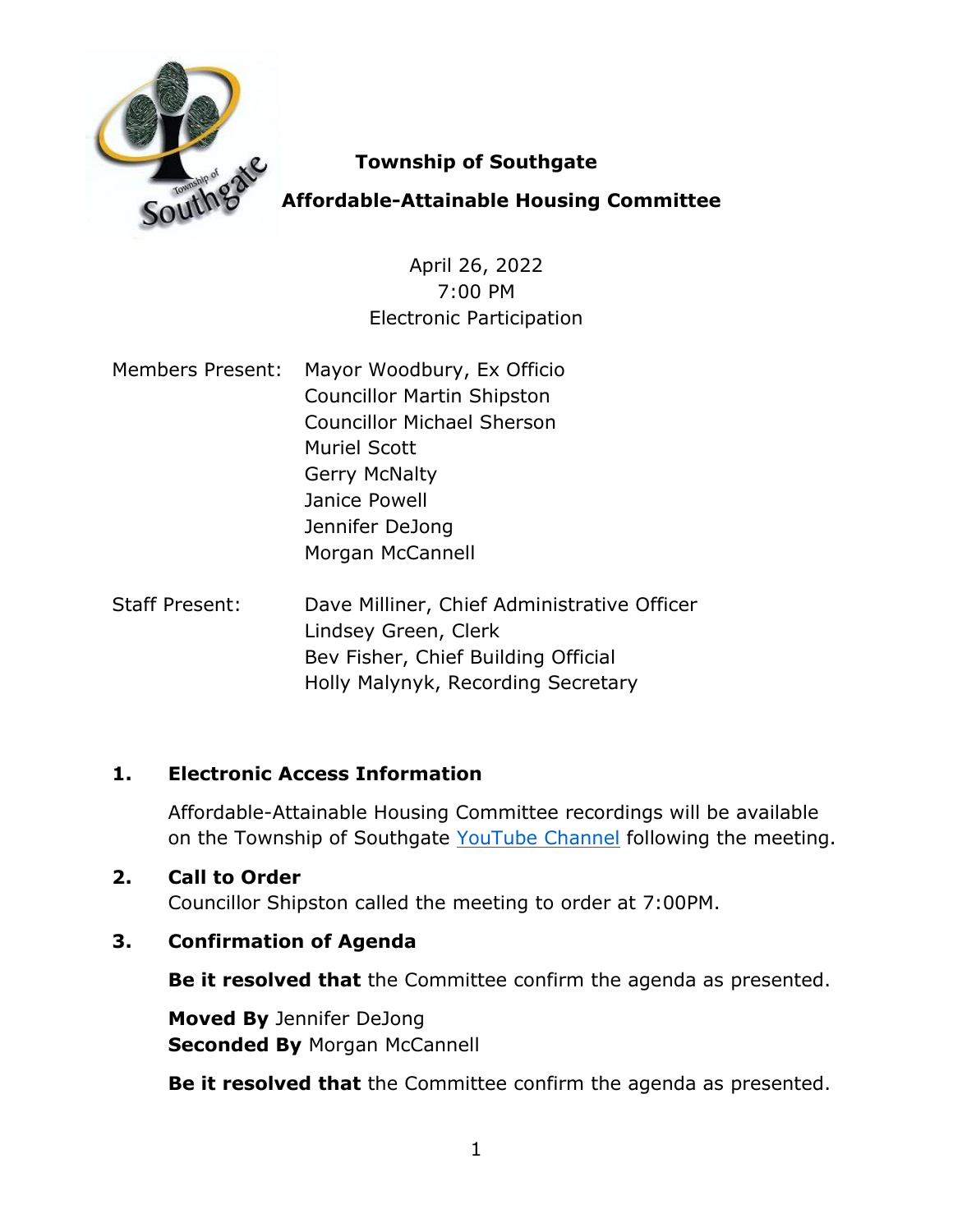### **4. Declaration of Pecuniary Interest**

No one declared a pecuniary interest to any item on the agenda.

#### **5. Delegations & Presentations**

### **5.1 Shari Huber, Executive Director - Owen Sound Municipal Non-Profit Housing Corp**

Shari Huber, Executive Director of Owen Sound Municipal Non-Profit Housing Corporation was unable to attend the meeting to delegate. Member McNalty explained that the Owen Sound Municipal Non-Profit Housing Board has denied the request to delegate.

### **6. Adoption of Minutes**

**Moved By** Gerry McNalty **Seconded By** Muriel Scott

**Be it resolved that** the Committee approve the minutes from the March 22, 2022 Affordable-Attainable Housing Committee meeting as presented.

### **Carried**

### **7. Staff Updates**

### **7.1 CMHC Housing Solutions, CAO Dave Milliner**

CAO Dave Milliner provided information from Canada Mortgage Housing Corporation that was discussed in a meeting. The CAO provided the information from the meeting to members of the Affordable-Attainable Housing Committee. Members asked questions about what types of funding CMHC would provide, the CAO provided more information on the types of funding available through CMHC and possible solutions to the housing crisis, including multi municipality partnerships and staff leads on housing projects.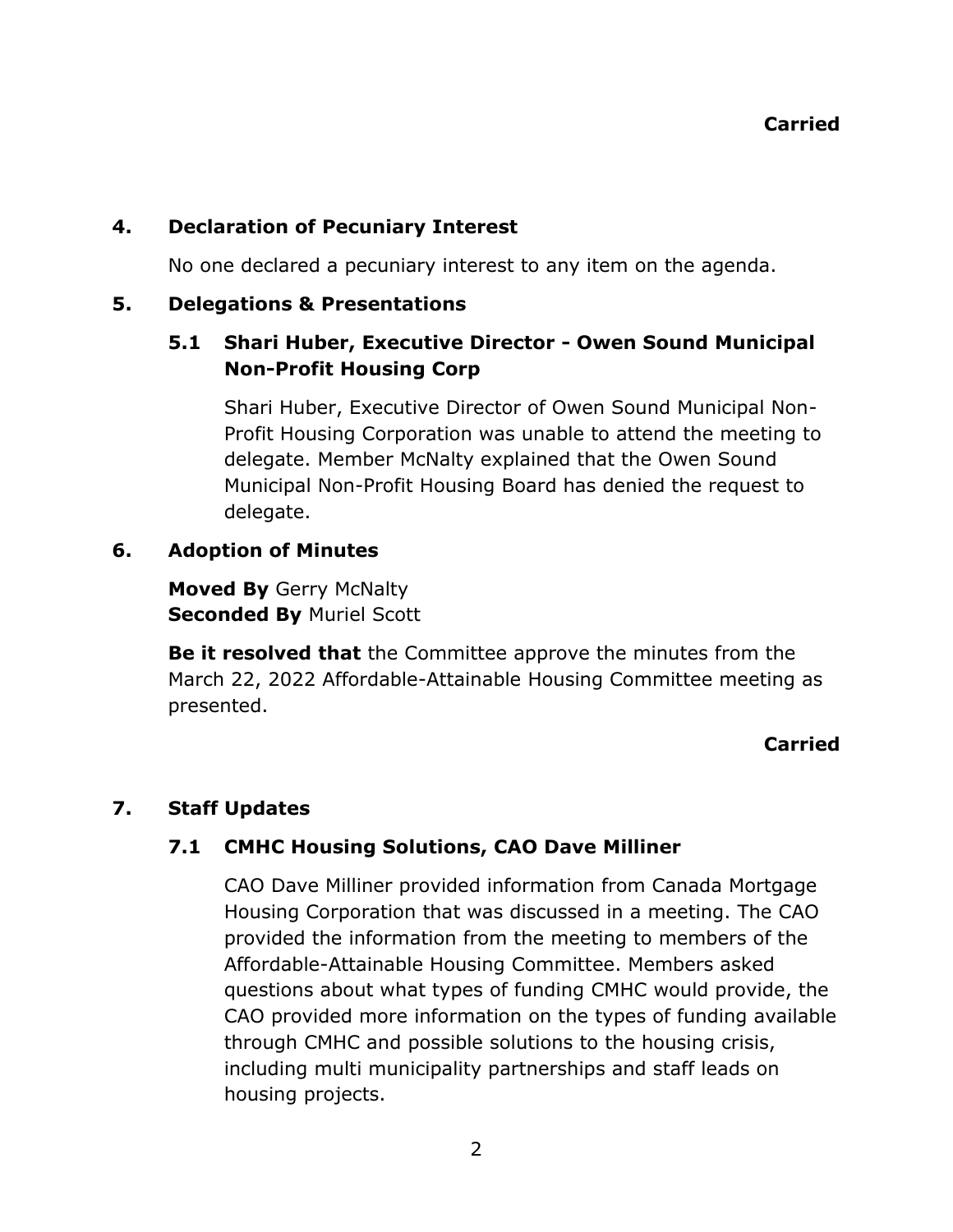**Moved By** Councillor Michael Sherson **Seconded By Morgan McCannell** 

**Be it resolved that** the Committee appoint Gerry McNalty and Muriel Scott to work with the CAO and the Mayor to create a presentation proposal to neighbouring municipalities for a South Grey affordable housing strategy and staff lead.

#### **Carried**

### **7.2 Verbal Update on Southgate Owned Vacant Lands, CAO Dave Milliner**

CAO Milliner provided a verbal update on Southgate Owned Vacant Lands.

#### **8. New Business**

### **8.1 Flato Meeting Update**

Chair Shipston mentioned that Flato held a Community Information session. Vice Chair McNalty noted that they had good discussions at the community information sessions with members of the public and Flato Developments Inc. Mayor Woodbury noted that there was a good turn out at the Community Information session.

### **8.2 Potential Housing Project Updates**

Members discussed the potential housing projects that the Committee had discussed previously, including the Wilson Corp housing, private sector housing and the Dundalk Medical Centre potential housing.

### **8.3 Recommendations to Council Discussion**

Vice Chair McNalty noted that if the Committee wishes to make recommendations to Council, they will need to do so sooner rather than later, including the public survey.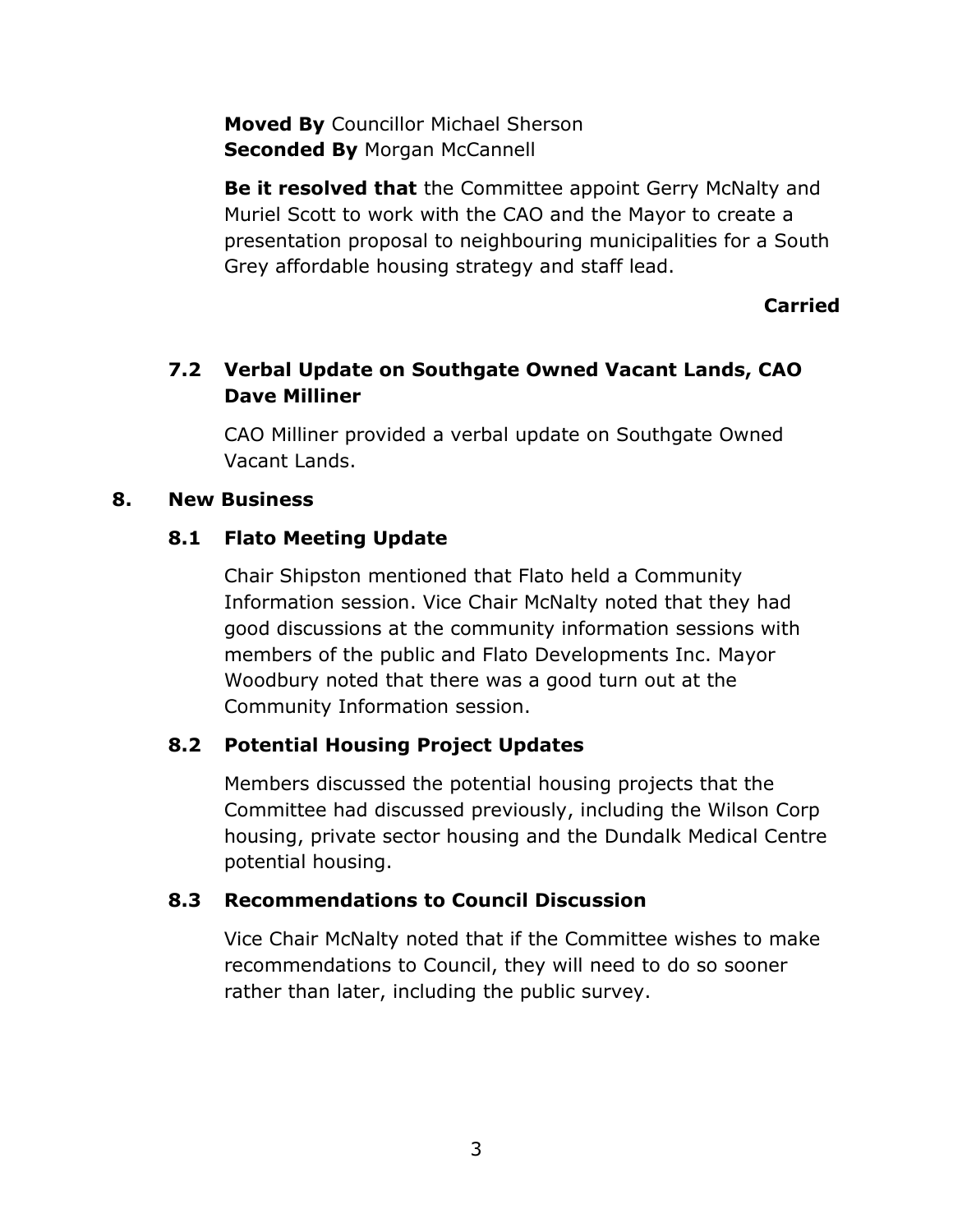### **8.4 Non-Profit Housing Corporation Information Sharing and Discussion**

Members discussed the logistics of a non-profit housing corporation and potential partnerships that would need to be involved in the process.

### **8.5 Community Affordable Housing Survey**

Members discussed the Community survey centered around Affordable Attainable Housing. Members believe it would be beneficial to have the survey distributed to the community.

#### **9. Correspondence**

**Moved By** Councillor Michael Sherson **Seconded By** Jennifer DeJong

**Be it resolved that** the Committee receive the items on the Correspondence consent agenda dated April 26, 2022 as information.

**Carried**

### **9.1 Municipal Role in Meeting Ontario's Affordable Housing Needs**

- **9.2 Understanding Affordable and Social Housing**
- **9.3 O. Reg. 644-00 Local Housing Corporations and Successor Housing Providers**
- **9.4 Canadian Mortgage and Housing Corporation**

#### **10. Next Meeting**

Tuesday, May 24, 2022 at 7:00PM.